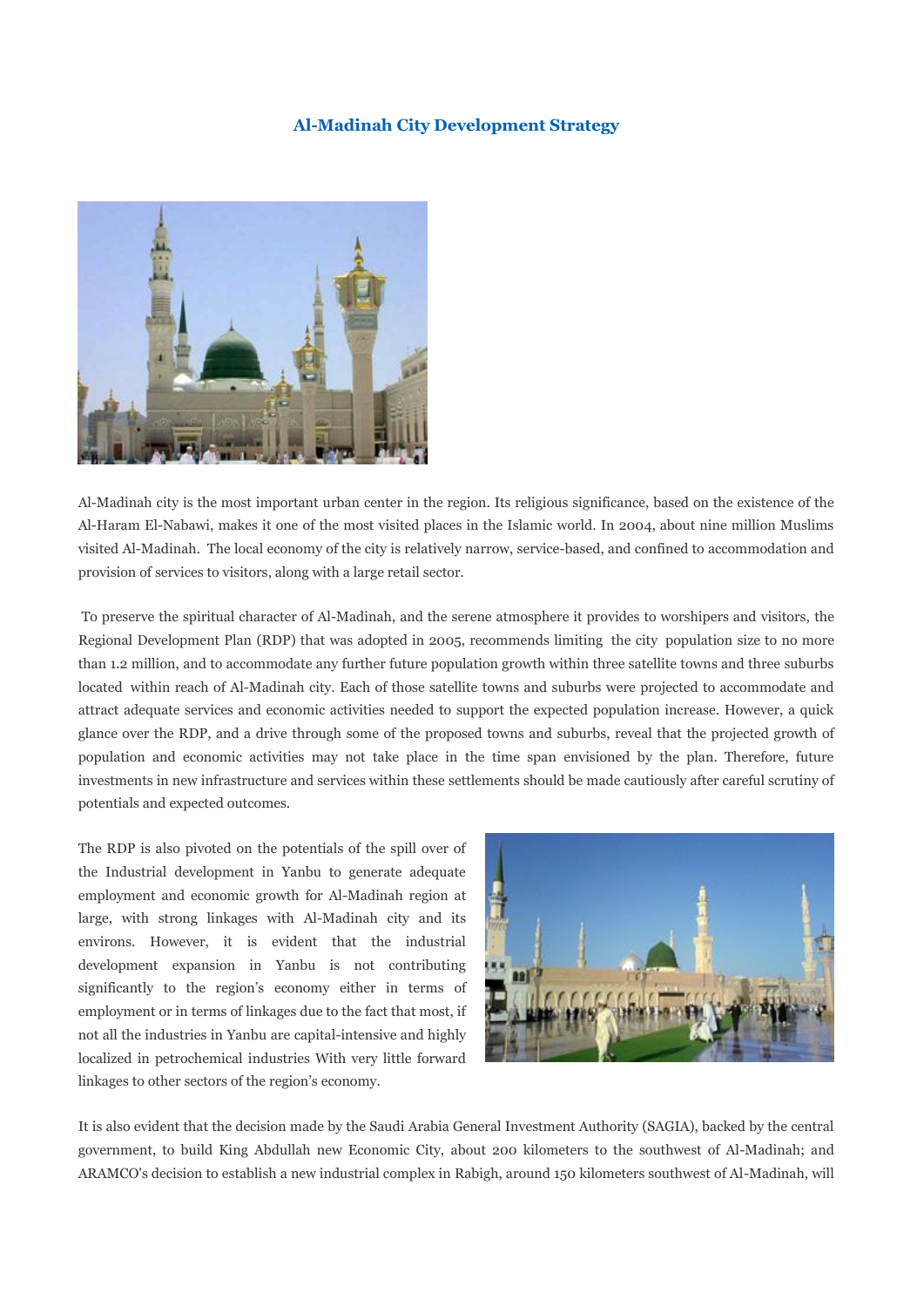have significant impacts on the local economy and the spatial distribution of population growth of Al-Madinah region. These new realities are expected to change the spatial location of the development nodes in the region and the extent to which they will influence the overall development within the region as well as the distribution of its population and settlement pattern. These new realities which were not known during the formulation of the RDP necessitate rethinking the objectives of the RDP, and introducing substantial modifications of the RDP polices and recommendations.

## **Rationale for Al-Madinah City Development Strategy:**

Based on the existing studies and the new realities of the large scale Industrial complex to be executed by ARAMCO and the King Abduallah New Economic City to be built by SAGIA, it is apparent that, there is an urgent need to reexamine the previous strategies and evaluate the extent to which these new developments will alter the shape of the settlement pattern in the region and how they will influence the spatial distribution of job opportunities, population movements, housing needs, required intra regional infrastructure and investment opportunities. All these variables will definitely have direct as well as indirect implications and influence on Al Madinah city future development prospects and role as the capital of the region.

### **Recommendations:**

In consultation with Al-Madinah Region leaders and their key partners and stakeholders, and after discussion with key officials in the Ministry of Finance and the Ministry of Municipal and Rural Affairs, it was agreed that Al-Madinah will benefit substantially from a city development strategy (CDS) to guide its medium-to-long-term development (5-10/15 years). The CDS should focus on Al-Madinah city (the most important urban center in the whole region) while taking into account its regional context and inter-regional flows and linkages.

#### **The following objectives are proposed for Al-Madinah CDS:**

- Developing synergies amongst the disparate strategies and programs prepared so far, and developing a common vision shared between all stakeholders. Such vision should be translated into goals, objectives, programs and projects linked to budgetary allocations and measurable indicators.
- Formulating a local economic development (LED) plan that aims at (a) diversifying the economic base in accordance with market needs and private sector interests, (b) improving the investment climate so as to facilitate job creation, primarily through the private sector.
- Building the capacities of agencies and departments concerned with urban development, services and infrastructure with the aim of elevating their performance to international standards.
- Broadening the Municipality's resource base and improving its revenue collection to generate additional funds to finance urgent and immediate local development projects, in partnership with the private sector.
- Achieving a balanced and fair growth and development that benefit all segments of Al-Madinah's population.